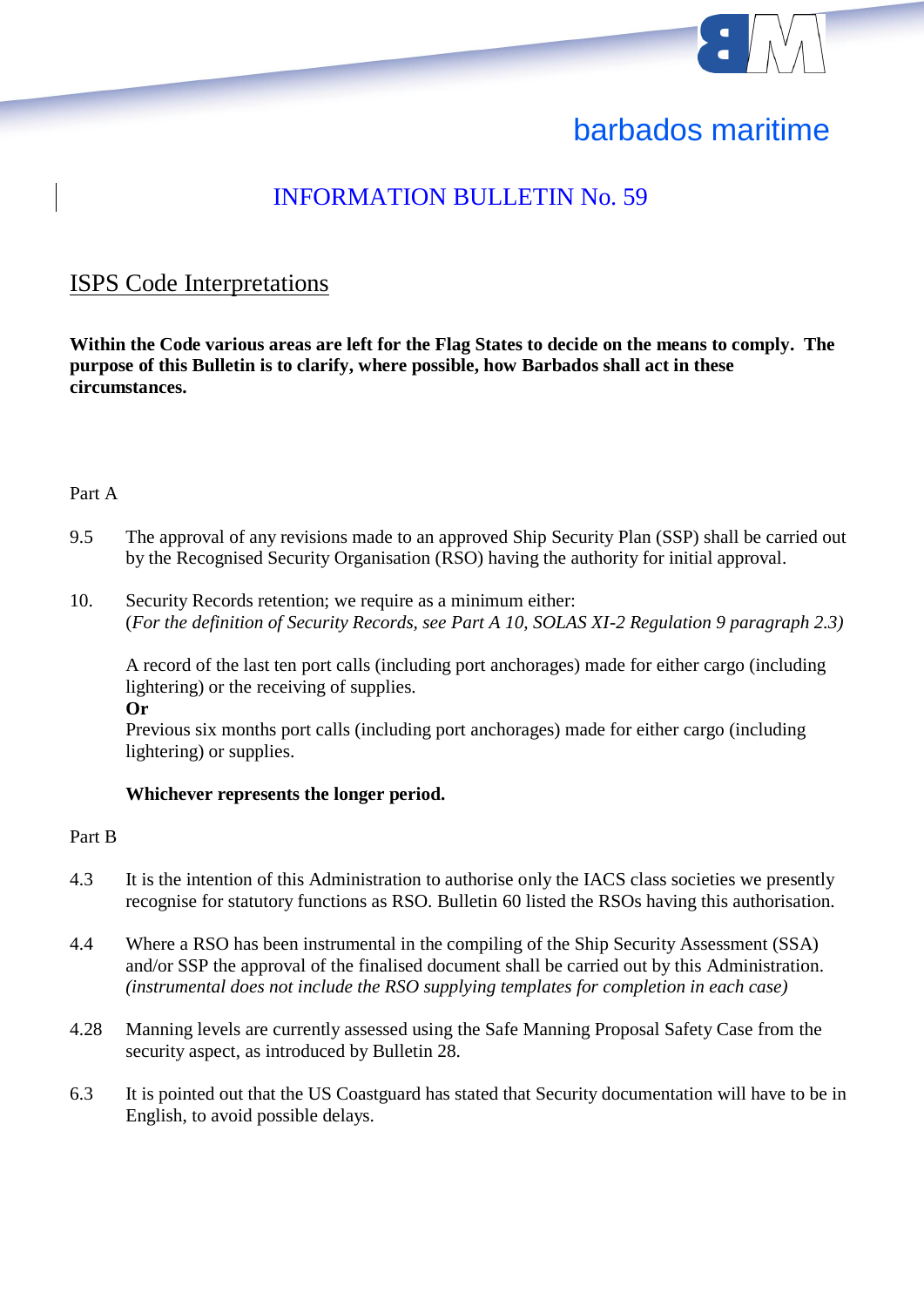13 Training, although required and defined regarding its scope in the Code, is not defined regarding the regime that is necessary to certify the CSO and SSO.

The following Administration requirements should be read in conjunction with Section 13.

- CSO : Required to have attended a training course covering the scope as laid down in the Code required for CSOs. The course (including distance learning) shall be one that is authorised for this purpose by this Administration or another.
- SSO : The SSO training may either be external to the company, as for the CSO or it may be carried out internally by the CSO.

In each case the recipient must be in possession of a certificate confirming the fact that the Training requirement of the Code has been fulfilled.

With regard to the duration of validity of any such certification this Administration has decided that these training certificates shall not be limited by an expiry date.

However, when either a CSO or SSO has not been active in exercising these authorities for a period exceeding one year retraining will be required.

For those companies contemplating carrying out SSO training internally, we have attached to this Bulletin a template for a SSO Training Certificate including the required scope.

*2003-09-16*